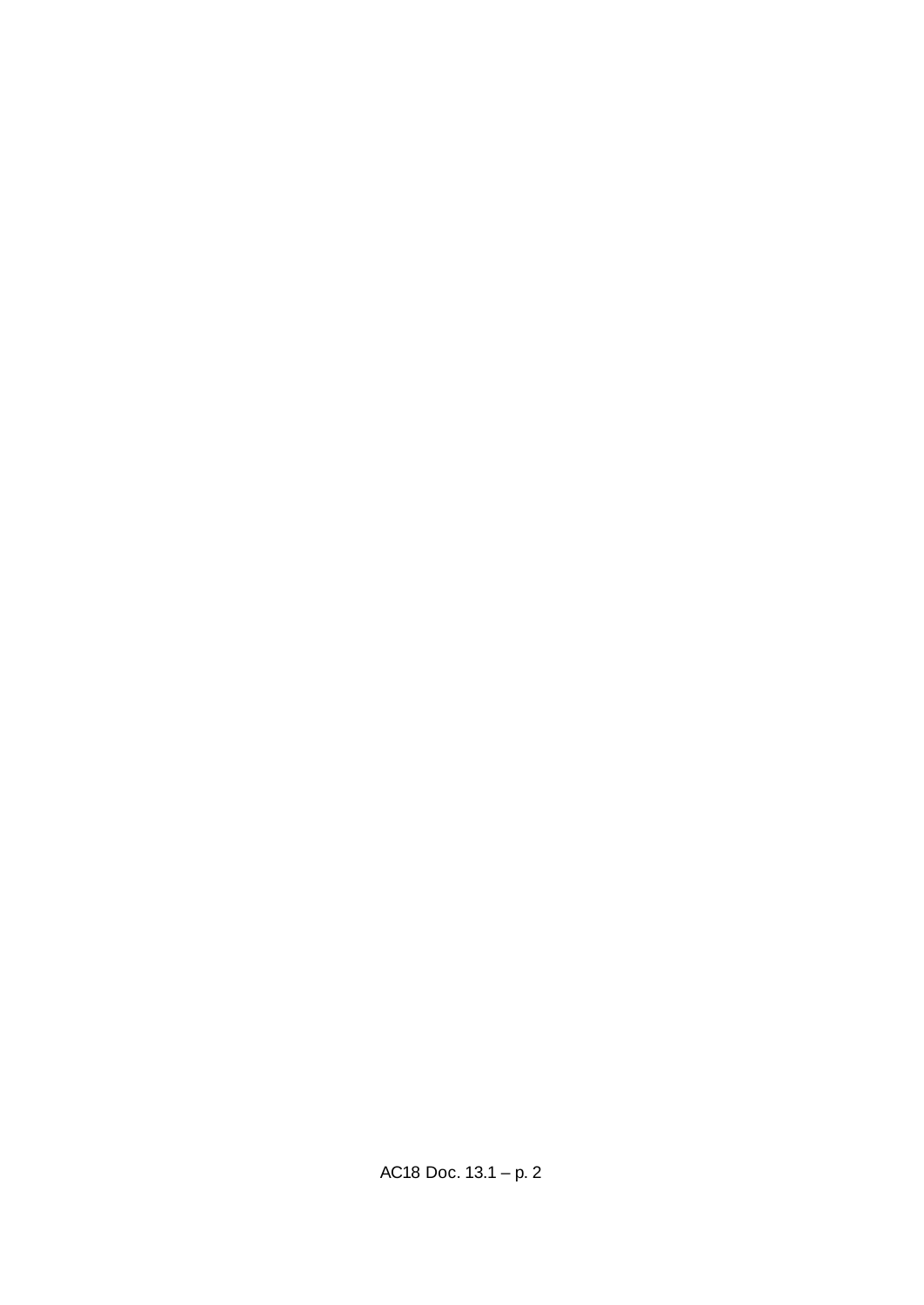Annex

| <b>Family</b>  | <b>Species</b>                            | <b>CITES</b>              | part(s) used where known                                                    |
|----------------|-------------------------------------------|---------------------------|-----------------------------------------------------------------------------|
|                |                                           | Appendi                   |                                                                             |
|                |                                           | x                         |                                                                             |
| Accipitridae   | Aquila chrysaetos <sup>1, 24</sup>        | π                         | bone, feathers, eggs                                                        |
| Accipitridae   | Circus cyaneus <sup>1</sup>               | $\overline{  /  }$        | head, flesh, bone                                                           |
| Accipitridae   | Terathopius ecaudatus $^{\rm 2}$          | $\overline{\mathbb{I}}$   | unspecified; whole carcass                                                  |
| Acipenseridae  | Acipenser sinensis'                       | Π                         | body, bladder                                                               |
| Acipenseridae  | Huso dauricus <sup>1</sup>                | Π                         | body, liver                                                                 |
| Alcedinidae    | Alcedo atthis <sup>1</sup>                |                           | whole body                                                                  |
| Agamidae       | Uromastyx aegyptius <sup>3</sup>          | $\overline{\mathsf{I}}$   | extract from live animals                                                   |
| Alligatoridae  | Caiman latirostris <sup>25</sup>          | $\overline{1/11}$         | skin                                                                        |
| Ambistomatidae | Ambystoma mexicanum <sup>24</sup>         | $\overline{\mathbb{I}}$   | body                                                                        |
| Anatidae       | Aix galericulata <sup>1</sup>             |                           | flesh                                                                       |
| Anatidae       | Anas platyrhynchos'                       |                           | flesh, feather                                                              |
| Anatidae       | Cairina moschata <sup>1</sup>             | $\overline{\mathbb{H}}$   | flesh                                                                       |
| Anatidae       | Cygnus cygnus <sup>1</sup>                |                           | fat, down                                                                   |
| Ardeidae       | Egretta garzetta <sup>1</sup>             | $\overline{\mathsf{III}}$ | flesh                                                                       |
| <b>Boidae</b>  | Boa constrictor <sup>24</sup>             | $\overline{1/11}$         | flesh                                                                       |
| <b>Bovidae</b> | Bubalus bubalis <sup>1,8,9,10,11</sup>    |                           | gall stone, horn, genitalia                                                 |
| <b>Bovidae</b> | Bos grunniens <sup>1</sup>                |                           | horn                                                                        |
| Bovidae        | Capricornis sumatraensis'                 |                           | <b>bone</b>                                                                 |
| Bovidae        | Naemorhedus goral                         |                           | fat, flesh, horn, liver, blood                                              |
| Bovidae        | Procapra gutturosa <sup>1</sup>           |                           | muscle, horn, fat                                                           |
| <b>Bovidae</b> | Bos mutus $12$                            |                           | horn, blood                                                                 |
| Bovidae        | Bos javanicus <sup>3</sup>                |                           | horn                                                                        |
| Bovidae        | Bos sauveli <sup>3</sup>                  |                           | gall bladder, horn                                                          |
| Bovidae        | Bos taurus $^3$                           |                           | bone, gall bladder, horn                                                    |
| <b>Bovidae</b> | Bubalus arnee <sup>3</sup>                | $\overline{\mathbb{H}}$   | gall bladder, horn                                                          |
| <b>Bovidae</b> | Budorcas taxicolor <sup>3</sup>           | Π                         | horn                                                                        |
| <b>Bovidae</b> | Nemorhaedus<br>sumatranensis <sup>3</sup> |                           | horn, blood, gall bladder, hoof/foot,<br>intestine, oil, skin, teeth, skull |

Provisional list of animal species used in traditional medicine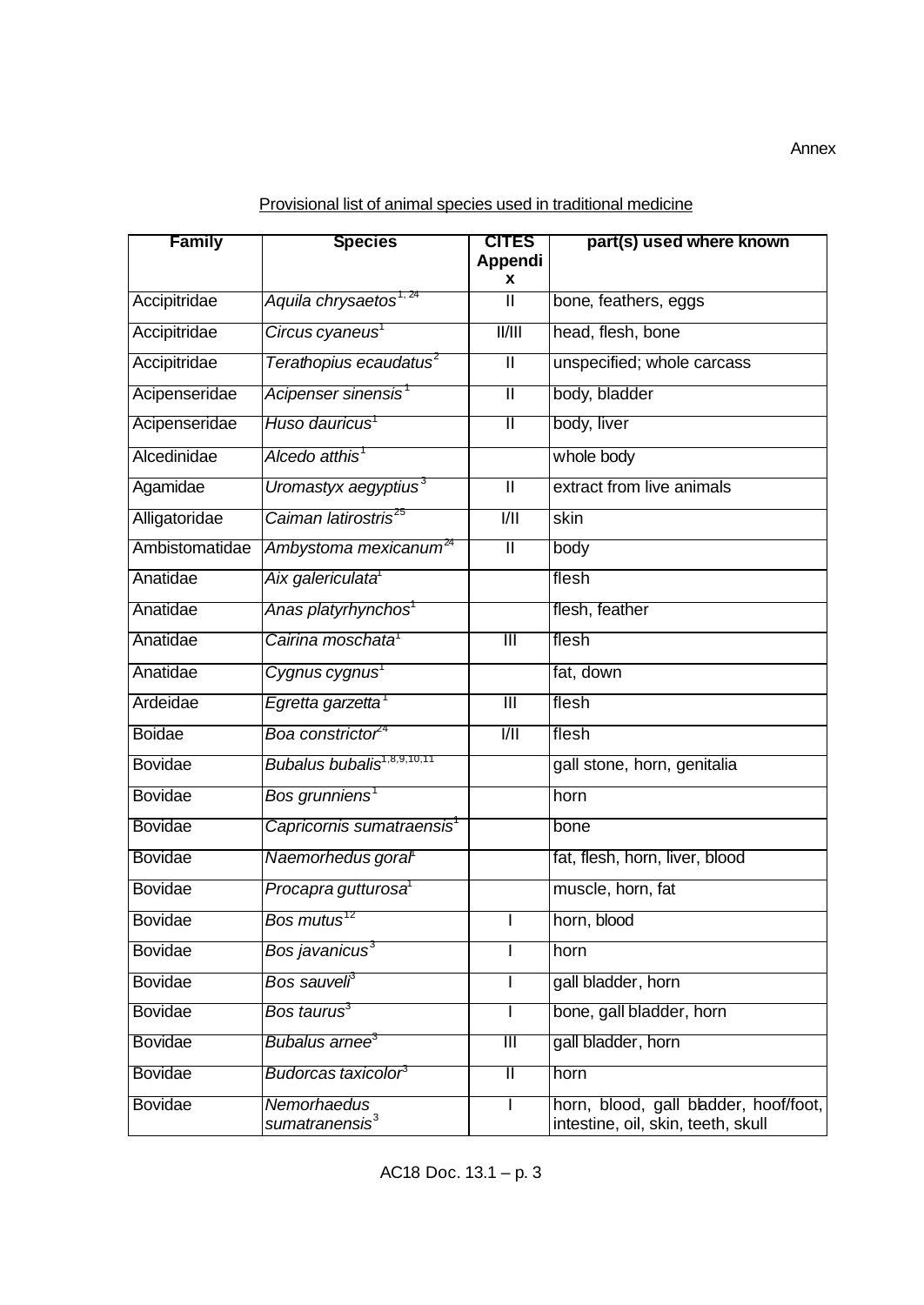| <b>Family</b>    | <b>Species</b>                             | <b>CITES</b><br>Appendi<br>x | part(s) used where known                                  |
|------------------|--------------------------------------------|------------------------------|-----------------------------------------------------------|
| <b>Bovidae</b>   | Saiga tatarica <sup>3,8,13,14</sup>        | Π                            | horn                                                      |
| <b>Bovidae</b>   | Cephalophus monticola <sup>2,5,7</sup>     | π                            |                                                           |
| <b>Bovidae</b>   | Sylvicapra grimmia <sup>2,5,7</sup>        |                              |                                                           |
| <b>Bovidae</b>   | Raphicerus melanotis <sup>2,5</sup>        |                              |                                                           |
| <b>Bovidae</b>   | Tragelaphus scriptus <sup>2,5</sup>        |                              |                                                           |
| <b>Bovidae</b>   | Tragelaphus<br>strepsiceros <sup>2,5</sup> |                              | tail bones, pelvic girdle                                 |
| <b>Bovidae</b>   | Connochaetes gnou                          |                              | fat                                                       |
| <b>Bovidae</b>   | Aepyceros melampus <sup>2</sup>            |                              |                                                           |
| <b>Bovidae</b>   | Cephalophus natalensis <sup>2</sup>        |                              |                                                           |
| <b>Bovidae</b>   | Neotragus moschatus <sup>2</sup>           |                              |                                                           |
| <b>Bovidae</b>   | Oreotragus oreotragus <sup>2</sup>         |                              |                                                           |
| <b>Bovidae</b>   | Tragelaphus oryx <sup>2</sup>              |                              | fat; oil                                                  |
| <b>Bovidae</b>   | Naemorhedas spp <sup>14</sup> .            |                              | horn                                                      |
| <b>Bufonidae</b> | Bufo amatolicus <sup>2,7</sup>             |                              |                                                           |
| <b>Bufonidae</b> | Bufo boreas <sup>26</sup>                  |                              | body                                                      |
| Camelidae        | Camelus bactrianus <sup>1</sup>            |                              | hairs, flesh, fat, gallbladder stone,<br>milk             |
| Canidae          | Canis latrans <sup>24</sup>                |                              | flesh, bones, hair                                        |
| Canidae          | Canis lupus <sup>1</sup>                   | $\frac{1}{1}$                | flesh, fat, thyroid                                       |
| Canidae          | Cuon alpinus <sup>1</sup>                  |                              | skin, flesh                                               |
| Canidae          | Nyctereutes procyonoides <sup>1</sup>      |                              | flesh                                                     |
| Canidae          | Vulpes vulpes <sup>1</sup>                 | III/not<br>listed            | heart, head, meat, liver, intestine,<br>gallbladder, feet |
| Canidae          | Vulpes chama <sup>s, r</sup>               |                              |                                                           |
| Canidae          | Lycaon pictus <sup>2,7</sup>               |                              | fat                                                       |
| Canidae          | Canis lupus <sup>15</sup>                  | $\overline{1/11}$            | bone                                                      |
| Canidae          | Canis lupus <sup>9</sup>                   | 1/11                         | penis                                                     |
| Cercopithecidae  | Colobus badius <sup>16</sup>               | π                            | skin                                                      |
| Cercopithecidae  | spp. $3$                                   | $\frac{1}{1}$                | blood, bone, brain, excrement, gall<br>bladder, skull     |
| Cercopithecidae  | Macaca mulatta <sup>1,8,11</sup>           | Π                            | flesh, bone, stone in gallbladder                         |
| Cercopithecidae  | Pygathrix roxellana <sup>1</sup>           |                              | fat and flesh                                             |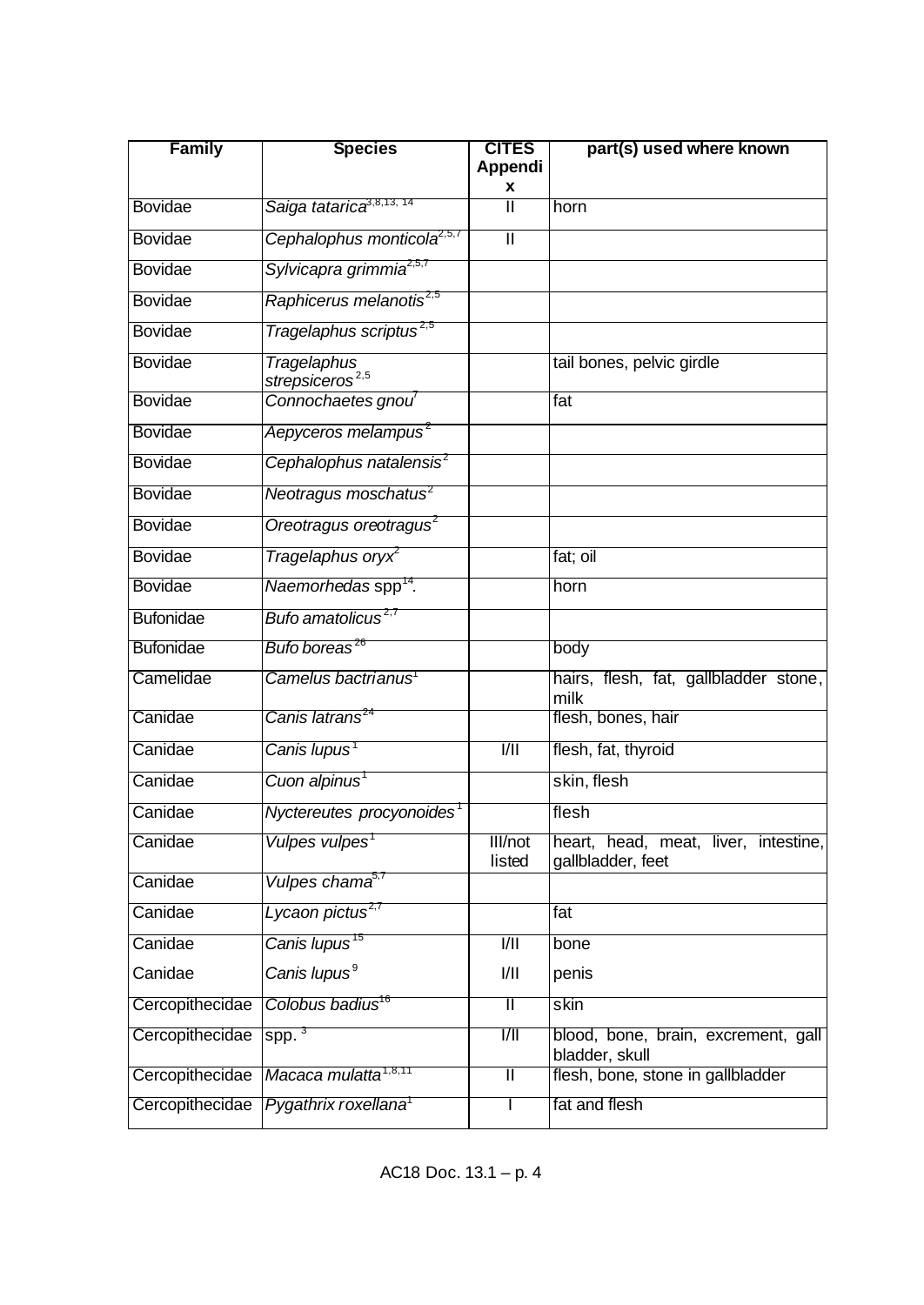| <b>Family</b>      | <b>Species</b>                                     | <b>CITES</b><br><b>Appendi</b> | part(s) used where known                                      |
|--------------------|----------------------------------------------------|--------------------------------|---------------------------------------------------------------|
|                    |                                                    | X                              |                                                               |
| Cercopithecidae    | Macaca spp. 3                                      | Ш                              | skull                                                         |
| Cercopithecidae    | Papio ursinus <sup>2,5,7</sup>                     | $\overline{\mathbb{I}}$        | bones and skin                                                |
| Cercopithecidae    | Cercopithecus albogularis <sup>3</sup>             | $\overline{\mathbb{I}}$        |                                                               |
| Cervidae           | Elaphuras davidianus <sup>1</sup>                  |                                | flesh, horn, pilose antler, bone, fat                         |
| Cervidae           | Cervus eldii <sup>s</sup>                          |                                | antler                                                        |
| Cervidae           | Mazama americana <sup>24</sup>                     |                                | antler                                                        |
| Cervidae           | Mazama gouazoupira <sup>25</sup>                   |                                | hooves                                                        |
| Cervidae           | Odocoileus virginianaus <sup>24</sup>              |                                | antler                                                        |
| Chamaeleonida<br>е | spp. <sup>4</sup>                                  | $\overline{\mathbb{I}}$        | whole body                                                    |
| Chamaeleonida      | <b>Bradypodion</b><br>dracamontanum <sup>2,7</sup> | Π                              | whole body                                                    |
| е<br>Chamaeleonida | Bradypodion nemorale <sup>2,7</sup>                | Ш                              | whole body                                                    |
| е<br>Chamaeleonida | Bradypodion setaroř <sup>1</sup>                   | $\mathbf{I}$                   | whole body                                                    |
|                    |                                                    |                                |                                                               |
| Chamaeleonida      | Bradypodion<br>thamnobates <sup>2,7</sup>          | $\mathbb I$                    | whole body                                                    |
| Cheloniidae        | $spp.^3$                                           |                                |                                                               |
| Cheloniidae        | Caretta caretta <sup>1</sup>                       |                                | blood, scale and shell                                        |
| Cheloniidae        | Eretmochelys imbricata <sup>3,11</sup>             |                                | carapace (shell)                                              |
| Cheloniidae        | Chelonia mydas <sup>3,24</sup>                     |                                | egg, flesh, oil, shell, fat, skin                             |
| Ciconiidae         | Ciconia ciconia <sup>1</sup>                       |                                | flesh, bone                                                   |
| Cnidaridae         | spp. <sup>3</sup>                                  | $\mathbf{I}$                   | dead individuals                                              |
| Colubridae         | Elaphe taeniurus                                   |                                | skin slough                                                   |
| Colubridae         | Elaphe carinata <sup>8,11</sup>                    |                                | skin slough                                                   |
| Colubridae         | Enhydris chinensis'                                |                                | skin, whole body                                              |
| Colubridae         | Ptyas korros <sup>1</sup>                          |                                | whole body                                                    |
| Colubridae         | Zaocys dhumnades <sup>1, 8</sup>                   |                                | whole body except intestines, skin,<br>gall bladder, egg, fat |
| Columbidae         | Columba livia <sup>1</sup>                         | Ш                              | flesh, egg                                                    |
| Cordylidae         | Cordylus giganteus <sup>2,7</sup>                  | $\mathbf{I}$                   |                                                               |
| Cordylidae         | Cordylus tropidosternum <sup>2,7</sup>             | $\overline{\mathsf{I}}$        |                                                               |
| Cordylidae         | Cordylus warreni <sup>2,7</sup>                    | $\overline{\mathbb{I}}$        |                                                               |
| Corvidae           | Corvus monedula <sup>1</sup>                       |                                | flesh, gallbladder                                            |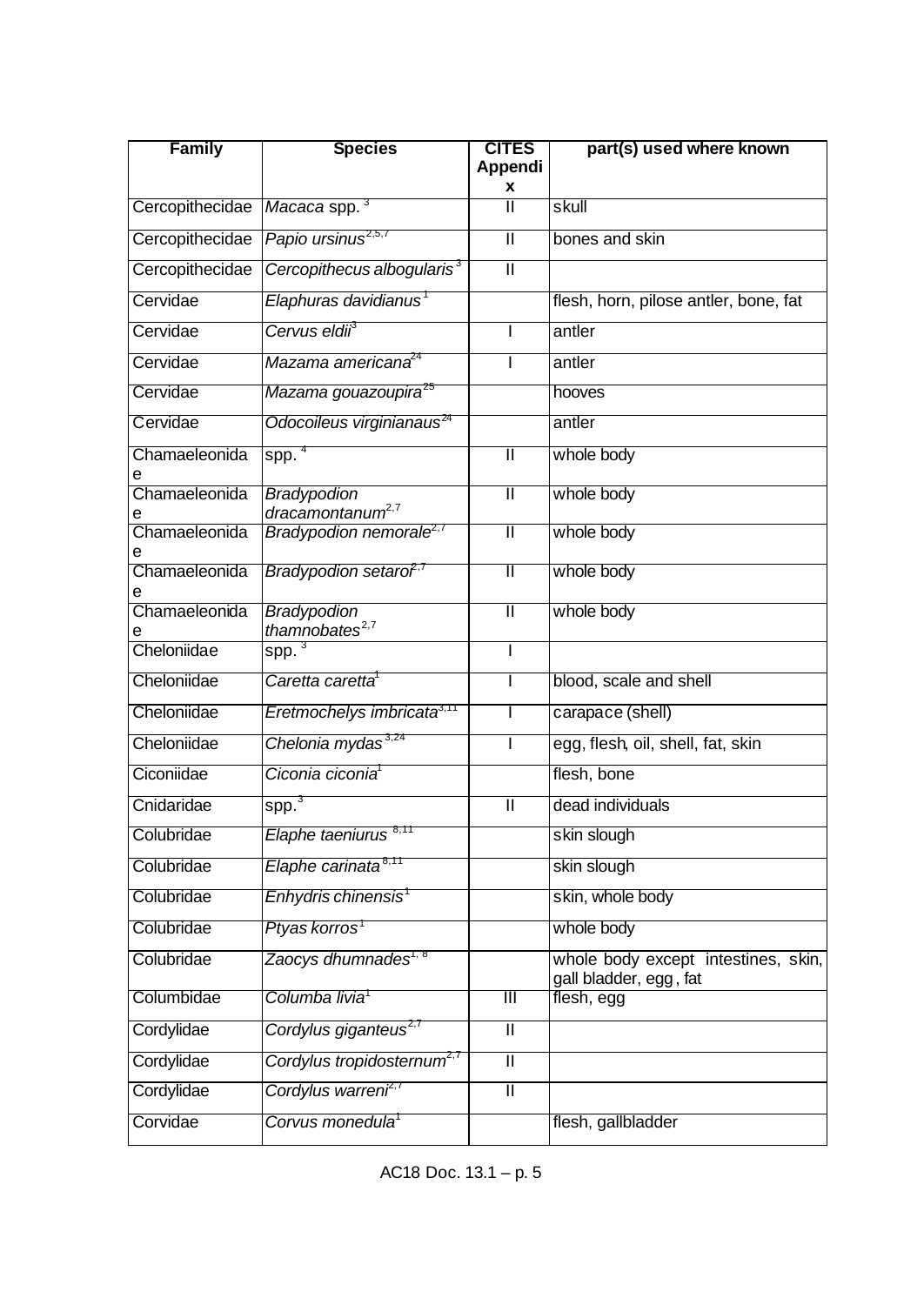| <b>Family</b>        | <b>Species</b>                                  | <b>CITES</b><br>Appendi<br>X | part(s) used where known                                                   |
|----------------------|-------------------------------------------------|------------------------------|----------------------------------------------------------------------------|
| Corvidae             | Pica pica sericea <sup>1</sup>                  |                              | flesh                                                                      |
| Crocodylidae         | Crocodylus nloticus <sup>4</sup>                | $\overline{1/11}$            | gall bladder                                                               |
| Crocodylidae         | Crocodylus osteolaemus <sup>4</sup>             | 1/11                         | gall bladder                                                               |
| Crocodylidae         | Alligator sinensis <sup>1</sup>                 |                              | scale, flesh                                                               |
| Crocodylidae         | Crocodylus niloticus <sup>3,17</sup>            | $\overline{1/11}$            | fat, skin, oil, faeces                                                     |
| Crocodylidae         | Crocodylus siamensis <sup>3</sup>               | I.                           | dried penis                                                                |
| Crocodylidae         | Crocodylus spp. <sup>3</sup>                    | 1/11                         | "lumpy" bone on top of head, bile,<br>gall bladder, teeth                  |
| Dasypodidae          | Cabassous centralis <sup>z4</sup>               | $\overline{\mathbb{H}}$      | bone, flesh, heart                                                         |
| Delphinidae          | Delphinus delphis <sup>1,2,7</sup>              | Π                            | flesh, fat                                                                 |
| Dugongidae           | Dugong dugon <sup>3</sup>                       | 1/11                         | teeth                                                                      |
| Elapidae             | Naja naja <sup>1,3</sup>                        | $\overline{\mathbb{I}}$      | whole body, venom, bile                                                    |
| Elapidae             | Ophiophagus hannah <sup>3</sup>                 | $\mathbf{I}$                 | bone                                                                       |
| Elephantidae<br>spp. | spp. $3$                                        | $\overline{1/11}$            | skin                                                                       |
| Elephantidae         | Elephas maximus <sup>1,3</sup>                  | ı                            | tusk, hide, flesh, bone, gallbladder,<br>muscle, penis, teeth, urine, skin |
| Elephantidae         | Loxodonta<br>africana <sup>2,3,4,5,6,7,17</sup> | $\overline{1/11}$            | excrement, fat, skin, tusk, jawbone,<br>gallstones, ivory                  |
| Emydidae             | Kachuga tecta <sup>3</sup>                      |                              | shell                                                                      |
| Emydidae             | Malaclemys terrapin <sup>18</sup>               |                              | flesh                                                                      |
| Emydidae             | Morenia ocellata <sup>3</sup>                   |                              | shell                                                                      |
| Equidae              | Equus burchelli <sup>2,4</sup>                  |                              | fat                                                                        |
| Equidae              | Equus grevyi <sup>+</sup>                       |                              | lfat                                                                       |
| Equidae              | Equus przewalskii <sup>1</sup>                  |                              | flesh                                                                      |
| Equidae              | Equus zebra zebra <sup>2</sup>                  |                              | fat                                                                        |
| Erinaceidae          | Erinaceus auritus $^{\scriptscriptstyle 11}$    |                              | skin, dried gallbladder                                                    |
| Erinaceidae          | Erinaceus europaeus <sup>11,19</sup>            |                              | meat, skin, dried gallbladder                                              |
| Erinaceidae          | Hemiechianus dauricus <sup>11</sup>             |                              | skin, dried gallbladder                                                    |
| Erinaceidae          | Atelerix frontalis <sup>2,5</sup>               |                              |                                                                            |
| Erithizontidae       | Coendou prehensilis <sup>zs</sup>               |                              | spines                                                                     |
| Falconidae           | Falco tinnunculus <sup>zo</sup>                 | Π                            | eggs                                                                       |
| Felidae              | spp. <sup>3</sup>                               | $\frac{1}{1}$                | bone, oil                                                                  |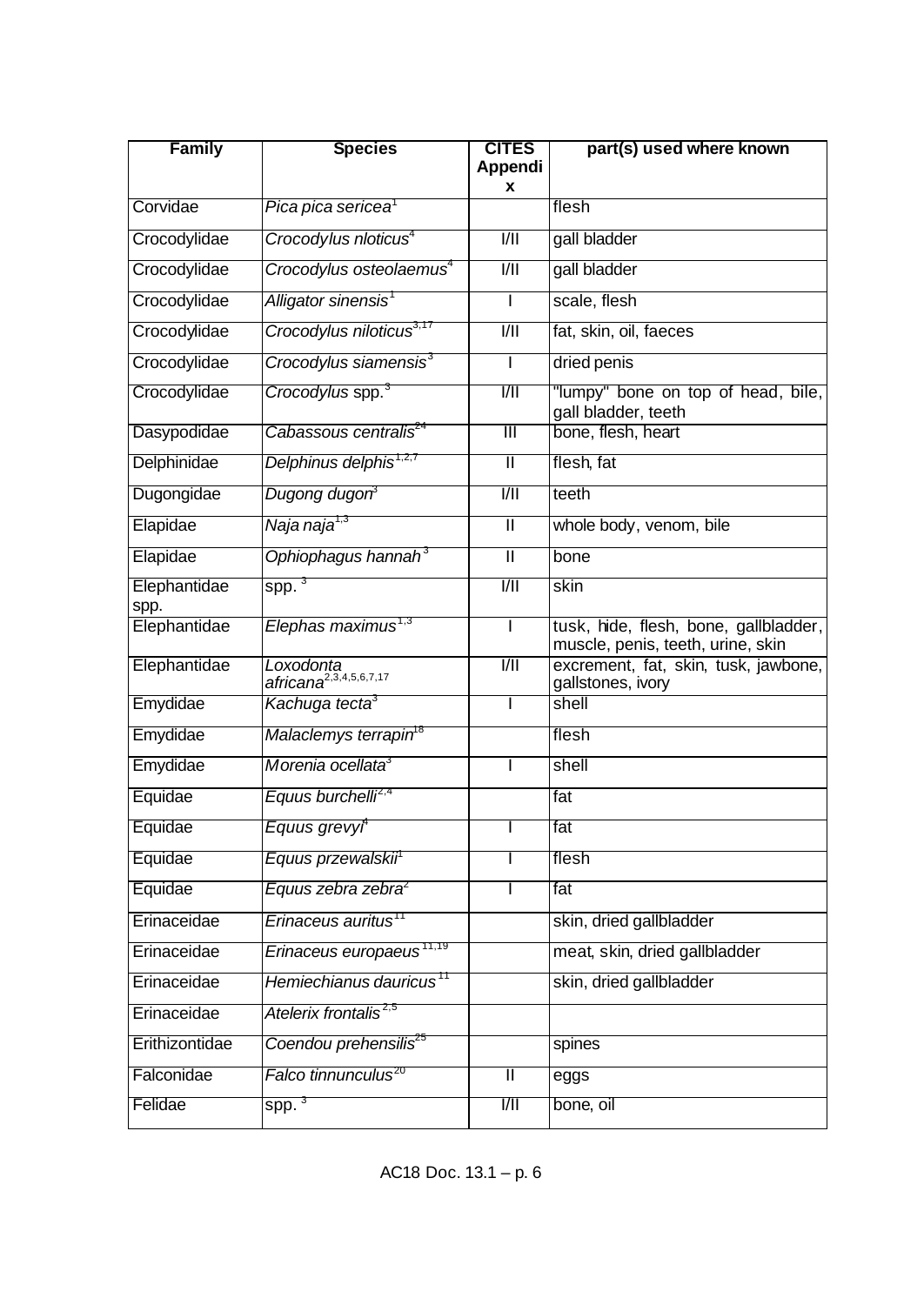| <b>Family</b>      | <b>Species</b>                                | <b>CITES</b><br>Appendi<br>x | part(s) used where known                                                                                                                    |
|--------------------|-----------------------------------------------|------------------------------|---------------------------------------------------------------------------------------------------------------------------------------------|
| Felidae            | Acinonyx jubatus <sup>2,4</sup>               |                              | skin, fat                                                                                                                                   |
| Felidae            | Leptailurus serval                            | $\overline{\mathbb{I}}$      | skin                                                                                                                                        |
| Felidae            | Lynx rufus <sup>24</sup>                      | $\overline{\mathbb{I}}$      | fat                                                                                                                                         |
| Felidae            | Panthera leo <sup>2,3,4,6,7,17</sup>          | $\mathbf{I}$                 | faeces, skin, bone, fat                                                                                                                     |
| Felidae            | Panthera<br>pardus <sup>1,2,3,4,5,6, 17</sup> |                              | skin, flesh, bone, fat, heart                                                                                                               |
| Felidae            | Panthera tigris <sup>1, 3, 8,13</sup>         |                              | stomach, intestines, dried<br>teeth,<br>bones, kidney, gallbladder, fat, eye,<br>sinew, nail, meat, bone, bone paste,<br>bone powder, penis |
| Felidae            | Puma concolor <sup>24</sup>                   | 1/11                         | fat                                                                                                                                         |
| Galagonidae        | Galago moholi <sup>r</sup>                    | $\overline{\mathsf{I}}$      |                                                                                                                                             |
| Giraffidae         | Giraffa camelopardalis <sup>4,7</sup>         |                              | tail, fat, unspecified                                                                                                                      |
| Gruidae            | Grus japonensis'                              |                              | flesh, bone, brain                                                                                                                          |
| Helodermatidae     | Heloderma horridum <sup>3</sup>               | $\mathbb{I}$                 | dried venom                                                                                                                                 |
| Hippopotamidae     | Hippopotamus<br>amphibius <sup>3,7</sup>      | $\mathbb{I}$                 | fat, unspecified                                                                                                                            |
| Hirudinidae        | Hirudo medicinalis <sup>3</sup>               | $\mathbb I$                  | body                                                                                                                                        |
| Hyaenidae          | Hyaena hyaena <sup>20</sup>                   |                              | blood                                                                                                                                       |
| Hyaenidae          | Proteles cristatus <sup>5,7</sup>             | $\overline{\mathbb{H}}$      |                                                                                                                                             |
| Hyaenidae          | Crocuta crocuta <sup>7,12</sup>               |                              | fat, eyebrow; hair/skin; gland paste,<br>blood                                                                                              |
| Hydrophiidae       | Laticauda semifasciata <sup>1</sup>           |                              | whole body                                                                                                                                  |
| <b>Hystricidae</b> | spp. $3$                                      | Ш                            | intestine, quill, stomach, tail                                                                                                             |
| Hystricidae        | Hystrix cristata4,18                          | Ш                            | quill                                                                                                                                       |
| Hystricidae        | Hystrix brachyura <sup>3</sup>                |                              | quill                                                                                                                                       |
| Hystricidae        | Hystrix africaeaustralis <sup>2,5,7</sup>     |                              | quills; unspecified                                                                                                                         |
| Iguanidae          | <i>lguana</i> spp. <sup>24</sup>              | Π                            | flesh, heart                                                                                                                                |
| Loridae            | Nycticebus spp. <sup>3</sup>                  | $\mathbf{I}$                 |                                                                                                                                             |
| Manidae            | spp. <sup>3</sup>                             | $\overline{\mathbb{I}}$      | scales                                                                                                                                      |
| Manidae            | Manis pentadactyla <sup>8</sup>               | $\overline{\mathbb{I}}$      | scales                                                                                                                                      |
| Manidae            | Manis javanica <sup>3</sup>                   | $\mathbf{I}$                 | scales                                                                                                                                      |
| Manidae            | Manis pentadactyla <sup>3,13</sup>            | $\mathbf{I}$                 | scales                                                                                                                                      |
| Manidae            | Manis temmincki <sup>2,3</sup>                | Ш                            | scales, blood                                                                                                                               |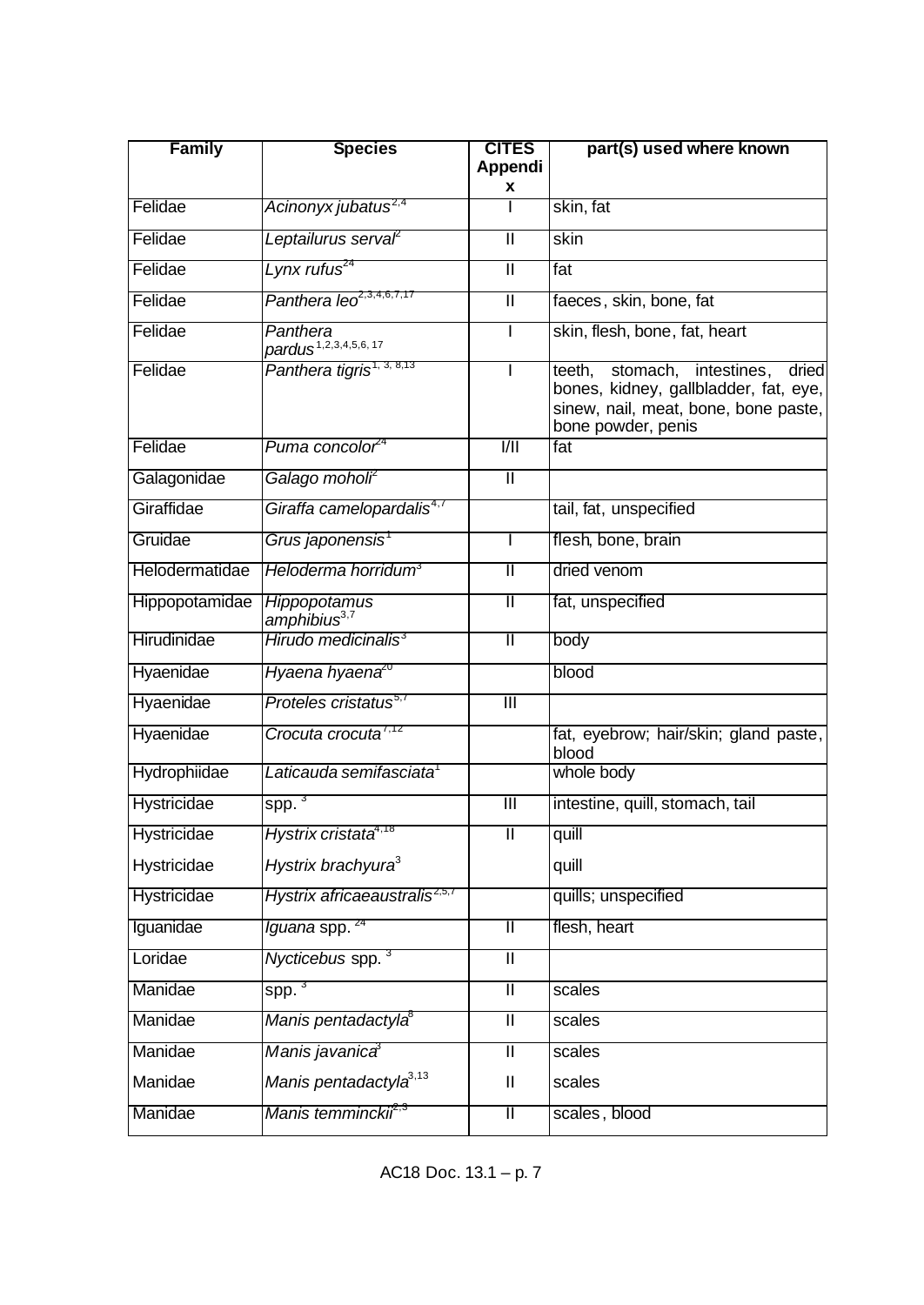| <b>Family</b>  | <b>Species</b>                                         | <b>CITES</b><br>Appendi | part(s) used where known                                               |
|----------------|--------------------------------------------------------|-------------------------|------------------------------------------------------------------------|
|                |                                                        | X                       |                                                                        |
| Meloidae       | Lytta mirifica <sup>21</sup>                           |                         | all                                                                    |
| Molossidae     | Tadarida brasiliensis <sup>26</sup>                    |                         | flesh                                                                  |
| Monodontidae   | Monodon monoceros <sup>3</sup>                         | $\overline{\mathbb{I}}$ | teeth                                                                  |
| Moschidae      | Moschus berezovskii <sup>s</sup>                       | Π                       | pod, gland, musk, dried secretion<br>obtained from male musk gland     |
| Moschidae      | Moschus moschiferus <sup>3, 17</sup>                   | π                       | musk, musk pod, musk gland, dried<br>secretion obtained from male musk |
| Moschidae      | chrysogaster <sup>13</sup><br>Moschus                  | 1/11                    | gland<br>dried secretion obtained from male<br>musk gland              |
| Moschidae      | Moschus sifanicus <sup>13</sup>                        | $V\parallel$            | dried secretion obtained from male<br>musk gland                       |
| <b>Moschus</b> | spp. <sup>3</sup>                                      | $\overline{1/11}$       | musk pod, gland                                                        |
| Muridae        | Rattus norvegicus <sup>1</sup>                         |                         | flesh or whole body, skin, liver,<br>kidney, gallbladder, fat, faeces  |
| Muridae        | Rhizomys sinensis $^{\rm \scriptscriptstyle 1}$        |                         | flesh, teeth, fat                                                      |
| Muscicapidae   | Turdus<br>merula<br>mandarinus <sup>1</sup>            |                         | flesh                                                                  |
| Mustelidae     | Lutra lutra <sup>1,3</sup>                             | I.                      | flesh, liver, bone, feet, gallbladder,<br>skin and fur                 |
| Mustelidae     | Lutrinae spp. <sup>3</sup>                             | $\overline{1/11}$       | bladder, liver, reproductive organs,<br>teeth                          |
| Mustelidae     | Martes zibellina <sup>1</sup>                          |                         | tail, fur                                                              |
| Mustelidae     | $Meles$ meles <sup>1</sup>                             |                         | flesh, fat                                                             |
| Mustelidae     | Mustela sibirica                                       | $\overline{\mathbb{H}}$ | flesh                                                                  |
| Mustelidae     | Mellivora capensis <sup>2,7</sup>                      | $\overline{\mathbb{H}}$ | fat                                                                    |
| Otariidae      | <b>Arctocephalus</b><br>pusillus <sup>2,3,5,7,10</sup> | $\mathbb{I}$            | fat, head, genitalia, penis                                            |
| Otariidae      | Callorhinus ursinus <sup>1,8,10,13</sup>               |                         | penis, testis, dried penis and testis                                  |
| Otariidae      | Arctoc ephalus australis <sup>10</sup>                 | $\mathbf{I}$            | penis                                                                  |
| Otididae       | Otis tarda <sup>1</sup>                                | $\mathbf{I}$            | flesh                                                                  |
| Pangasiidae    | Pangasianodon gigas <sup>3</sup>                       |                         | gall bladder, pectoral spine                                           |
| Phasianidae    | Chrysolophus pictus <sup>1</sup>                       |                         | flesh                                                                  |
| Phasianidae    | Phasianus colchicus <sup>1</sup>                       |                         | body,<br>or whole<br>liver,<br>flesh<br>tail<br>feathers, brain        |
| Phasianidae    | Syrmaticus reevesii <sup>1</sup>                       |                         | flesh                                                                  |
| Phasianidae    | Pavo muticus <sup>3</sup>                              | $\mathbb I$             | "end" feather, gall bladder, stock of<br>tail feather                  |
| Phocidae       | Phoca vitulina <sup>1</sup>                            |                         | fat                                                                    |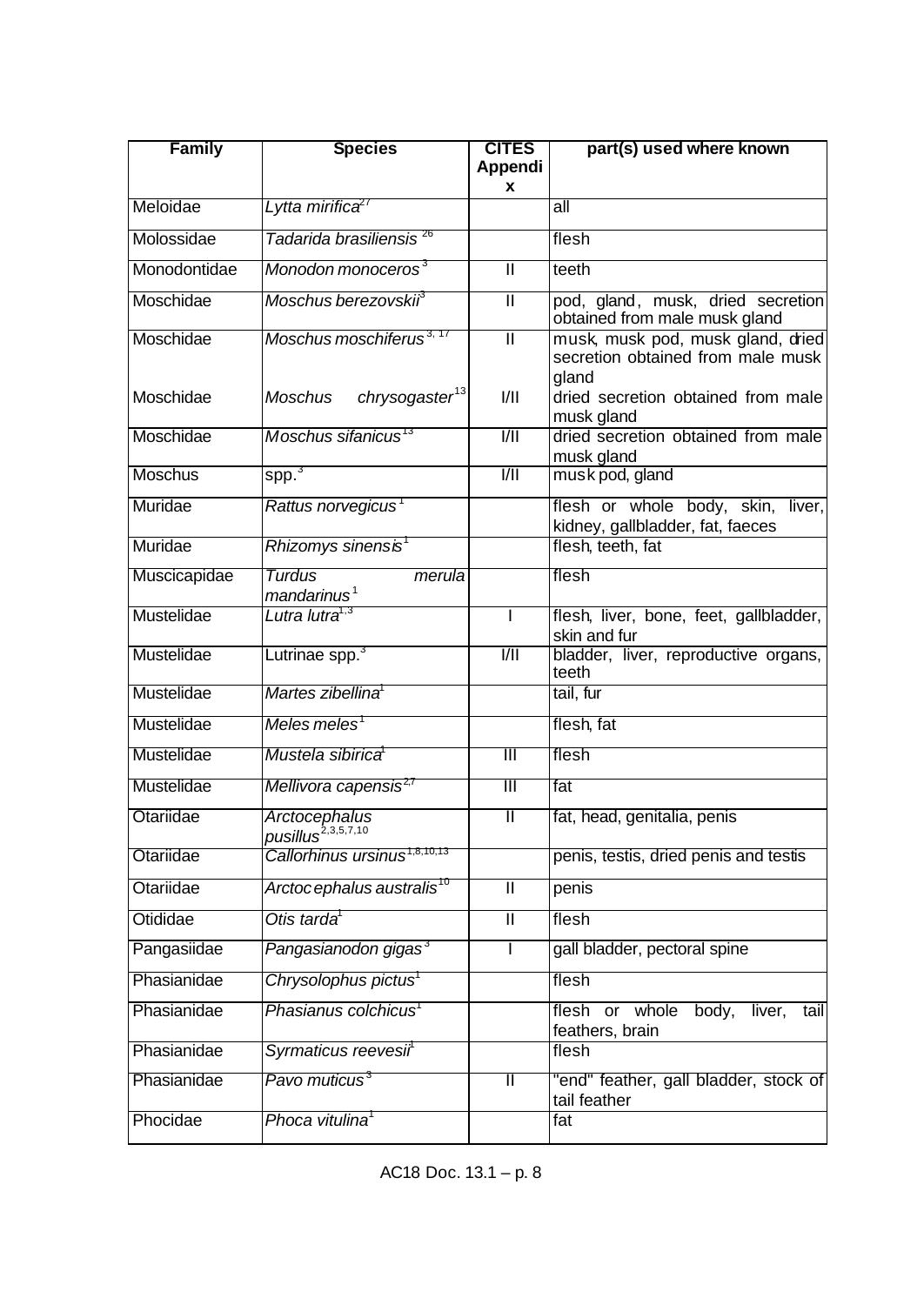| <b>Family</b>  | <b>Species</b>                                | <b>CITES</b><br>Appendi | part(s) used where known              |
|----------------|-----------------------------------------------|-------------------------|---------------------------------------|
| Physeteridae   | Physeter catodon <sup>1,3,15,17</sup>         | x                       | ambergris                             |
| Picidae        | Campephilus imperialis <sup>24</sup>          |                         | flesh                                 |
| Picidae        | Picus canus'                                  |                         | flesh or whole body                   |
| Platysterninae | Platysternon<br>megacephalum <sup>1</sup>     |                         | whole body                            |
| Procaviidae    | Dendrohyrax arboreus <sup>2</sup>             |                         | whole body                            |
| Procyonidae    | Nasua narica <sup>4</sup>                     | $\overline{\mathbb{H}}$ | flesh, heart                          |
| Procyonidae    | Nasua nasua <sup>25</sup>                     | $\overline{\mathbb{H}}$ | penis                                 |
| Psittacidae    | Psittacula alexandri <sup>t</sup>             | Π                       | flesh                                 |
| Pteroclididae  | Pteropus spp. 3                               | 1/11                    | faeces, heart, liver                  |
| Pythonidae     | Python regius <sup>4</sup>                    | π                       | oil                                   |
| Pythonidae     | Python molurus <sup>1</sup>                   | $\overline{1/11}$       | gallbladder, fat, flesh               |
| Pythonidae     | Python molurus <sup>3</sup>                   | $\overline{1/11}$       |                                       |
| Pythonidae     | Python reticulatus <sup>3</sup>               | $\overline{\mathsf{I}}$ | blood                                 |
| Pythonidae     | Python spp. <sup>3</sup>                      | 1/11                    | bone, gall bladder, oil               |
| Pythonidae     | Python sebae <sup>2,3, 5,6,7</sup>            | Π                       | skin, backbone, bone, fat             |
| Rallidae       | Rallus aquaticus <sup>1</sup>                 |                         | flesh                                 |
| Rheidae        | Rhea americana <sup>25</sup>                  | Π                       | fat                                   |
| Rhinocerotidae | spp. $3,8$                                    |                         | horn, blood, muscle, skin, teeth, toe |
| Rhinocerotidae | Ceratotherium simum <sup>4</sup>              |                         | horn                                  |
| Rhinocerotidae | Diceros bicornis <sup>2,3,4,7</sup>           |                         | horn, hair                            |
| Rhinocerotidae | Rhinoceros spp.                               |                         | horn, skin                            |
| Rhinocerotidae | Ceratotherium<br>simum<br>cotton <sup>3</sup> |                         | horn                                  |
| Rhinocerotidae | Rhinoceros unicornis <sup>3</sup>             |                         | horn                                  |
| Sciuridae      | Trogopterus xanthipes <sup>s</sup>            |                         | faeces                                |
| Sciuridae      | Sciurus vulgaris <sup>1</sup>                 |                         | whole body                            |
| Sciuridae      | Trogopterus xanthipes <sup>11</sup>           |                         | faeces                                |
| Scolopacidae   | Tringa totanus <sup>1</sup>                   |                         | flesh                                 |
| Spheniscidae   | Spheniscus demersus <sup>2</sup>              | $\overline{\mathbb{I}}$ |                                       |
| Spheniscidae   | Tauraco corythaix <sup>2</sup>                | Π                       |                                       |
| Strigidae      | Glaucidium cuculoides <sup>1</sup>            | $\overline{\mathbb{I}}$ | flesh                                 |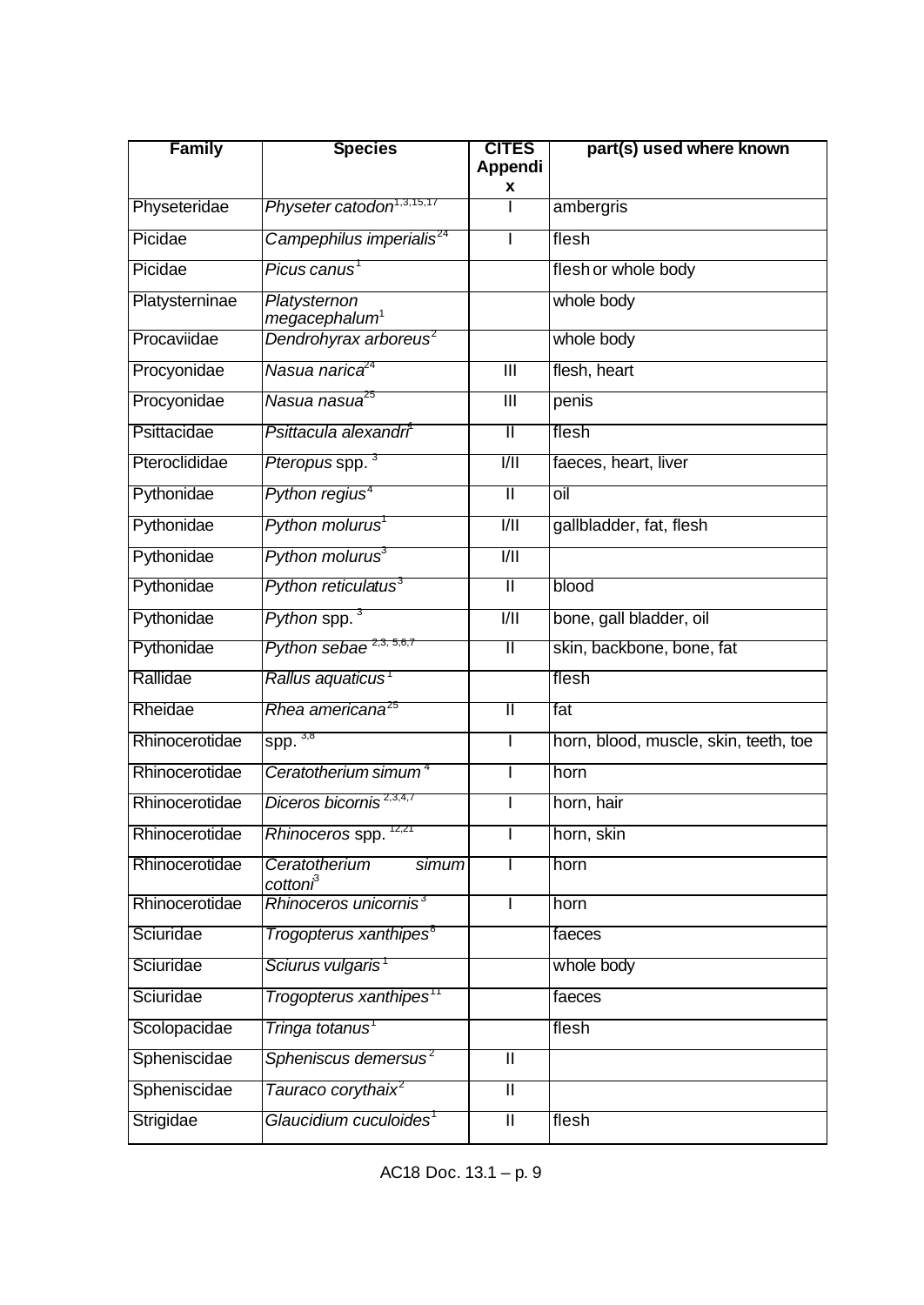| <b>Family</b>       | <b>Species</b>                              | <b>CITES</b><br><b>Appendi</b> | part(s) used where known                                                           |
|---------------------|---------------------------------------------|--------------------------------|------------------------------------------------------------------------------------|
|                     |                                             | x                              |                                                                                    |
| Struthionidae       | Struthio camelus <sup>2</sup>               | l/not<br>listed                |                                                                                    |
| Suidae              | Phacochoerus                                |                                |                                                                                    |
|                     | aethiopicus <sup>2,5</sup>                  |                                |                                                                                    |
| Syngnathidae        | Hippocampus histrix <sup>e, re</sup>        |                                | whole body                                                                         |
| Syngnathidae        | Hippocampus japonicus™                      |                                | whole body                                                                         |
| Syngnathidae        | Hippocampus kelloggi <sup>8,11</sup>        |                                | whole body                                                                         |
| Syngnathidae        | Hippocampus kuda <sup>11</sup>              |                                | whole body                                                                         |
| Syngnathidae        | Hippocampus reidi <sup>z5</sup>             |                                | fat                                                                                |
| Syngnathidae        | Hippocampus<br>trimaculatus <sup>8,11</sup> |                                | whole body                                                                         |
| <b>Testudinidae</b> | spp. <sup>3</sup>                           | $\overline{1/11}$              | shell                                                                              |
| <b>Testudinidae</b> | Chinemys reevesii <sup>n,8,13</sup>         |                                | shell, flesh, blood, glue of<br>turtle<br>tortoise, plastron, bile, dried plastron |
| <b>Testudinidae</b> | Geochelone carbonaria <sup>25</sup>         | $\overline{\mathbb{I}}$        | shell                                                                              |
| <b>Testudinidae</b> | Geochelone elegans <sup>3</sup>             | $\overline{\mathbb{I}}$        | shell                                                                              |
| Testudinidae        | Geochelone pardalis <sup>3</sup>            | Π                              | shell                                                                              |
| Testudinidae        | Indotestudo elongata <sup>3</sup>           | Π                              | shell                                                                              |
| Testudinidae        | Manouria impressa <sup>3</sup>              | Π                              | shell                                                                              |
| Thryonomyidae       | Thryonomys swinderianus <sup>2</sup>        |                                |                                                                                    |
| Trichechidae        | Trichechus inunguis <sup>25</sup>           |                                | fat                                                                                |
| Tridacnidae         | Tridacna squamosa <sup>ī</sup>              | $\overline{\mathsf{I}}$        | shell                                                                              |
| Trionychidae        | Pelochelys bibroni <sup>1</sup>             |                                | shell, flesh, fat, gallbladder                                                     |
| Trochilidae         | Eupherusa spp.                              | Ш                              | heart                                                                              |
| Ursidae             | $spp.^3$                                    | 1/11                           | bile, bone, bones of hand, gall<br>bladder, hair, teeth                            |
| Ursidae             | Ursus arctos $^{\rm 8}$                     |                                | gall bladder, gall, dried gall bladder                                             |
| Ursidae             | Ursus thibetanus <sup>8,13</sup>            |                                | gall bladder, gall, dried gall bladder                                             |
| Ursidae             | Helarctos malayanus <sup>3</sup>            |                                | gall bladder                                                                       |
| Ursidae             | Melursus ursinus <sup>3</sup>               |                                | $g$ all                                                                            |
| Ursidae             | Ursus americanus <sup>3</sup>               | $\mathbf{I}$                   | gall bladder                                                                       |
| Varanidae           | Varanus spp. <sup>3</sup>                   | $\overline{\mathbb{I}}$        | oil                                                                                |
| Varanidae           | Varanus niloticus <sup>2,7</sup>            | $\overline{\mathsf{I}}$        | fat, unspecified                                                                   |
| Vespertilionidae    | Vespertilio murinus <sup>8</sup>            |                                | faeces                                                                             |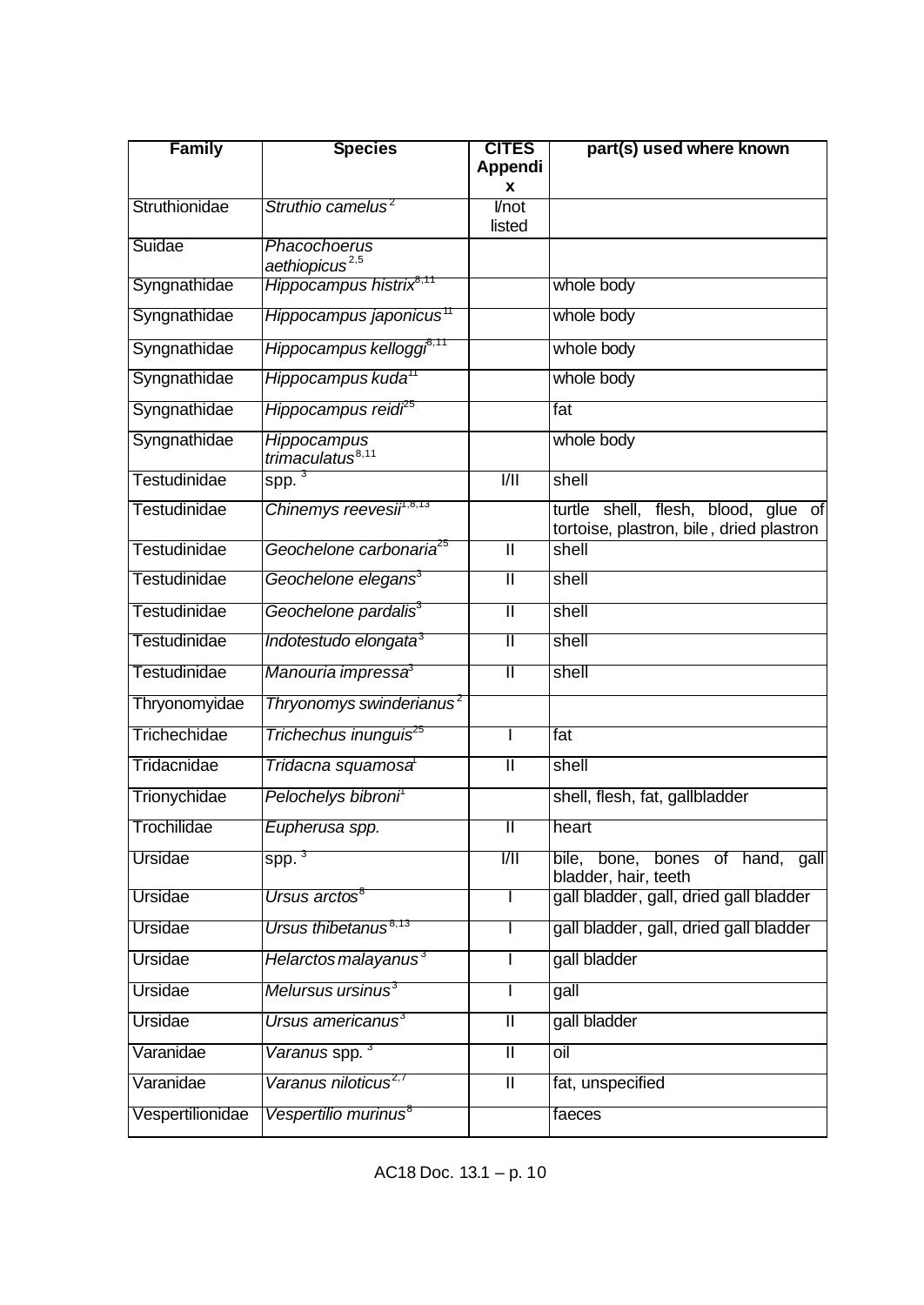| <b>Family</b>    | <b>Species</b>                         | <b>CITES</b><br>Appendi<br>x | part(s) used where known                                   |
|------------------|----------------------------------------|------------------------------|------------------------------------------------------------|
| Vespertilionidae | Vespertilio superans <sup>1,8</sup>    |                              | whole body, faeces                                         |
| Viperidae        | Crotalus durissus <sup>3, 24, 25</sup> | ш                            | fresh/dried venom, bone, flesh, skin,<br>fang, tail rattle |
| Viverridae       | Viverra zibetha <sup>®</sup>           | Ш                            | meat, secretion                                            |
| Viverridae       | Genetta genetta <sup>2,5</sup>         |                              | skin                                                       |

## **References**

- 1 The Chinese Materia Medica Dictionary, Jiangsu New Medical College, 2000, Shanghai
- 2 TRAFFIC International, Searching for a Cure, Conservation of Medicinal Wildlife Resources in East and Southern Africa, Marshall, Nina T., 1998
- 3 TRAFFIC, Doc. AC.15.11, February 1999
- 4 S.J. Muchina Munyua, 2001
- 5 Simelane, T.S.and Kerley G.I.H., 1998, Conservation implications of the use of vertebrates by Xhosa traditional healers in South Africa in South African Wildlife
- 6 Mzimela T., 1995. The muthi business.Indicator South Africa.12(2)
- 7 Pujol, J. 1993. NaturAfrica. The Herbalist Handbook. African Flora, Medicinal Plants. Pp 25-28. Jean Pujol Natural Healers Foundation.Durban
- 8 Chinese Herbal Medicine Materia Medica Revised Edition, Dan Bensky and Andrew Gamble with Ted Kaptchuk, Eastland Press, 1993, Seattle
- 9 Pinniped penises in the marketplace: a progress report. D. Lavigne, P.J. Wilson, R.J. Smith, B.N. White, Working Paper 3.3, Molecular Identification of Cetaceans workshop, 14-16 June 1999. La Jolla, California.
- 10 Pinniped penises in trade: a molecular-genetic investigation, S. Malik, P.J. Wilson, R.J. Smith, D.M. Lavigne, B.N. White, Conservation Biology 11(6), Pages 1365-1374.
- 11 The Chinese Materia Medica, Xu Guojun, He Hongxian, Xu Luoshan & Jing Rongluan, 1996, Beijing
- 12 Tibetan Medicine, the Ven. Rechung Rinpoche Jampal Kunzang, University of California Press, 1973, Berkeley and Los Angeles, Page 71 -72
- 13 Rare Chinese Materia Medica, Zhang Enqin et al., 1991, Shanghai
- 14 Planetary Herbology, An Integration of Western Herbs Into The Traditional Chines And Ayurvedic Systems, Dr. Michael Tierra, C.A., N.D., O.M.D., Lotus Press, 1988, Twin Lakes, Wisconsin
- 15 Lev, E., Amar Z., 2000. Ethnopharmacological survey of traditional drugs sold in Israel at the end of the 20th century. Journal of Ethnopharmacology 72, 191-205.
- 16 Swantz, L (1990). The Medicine Man: Among the Zaramo of Dar-es-salaam, Scandanavia Institute of African Studies and Dar-es-salaam University Press, Pages 34 and 134